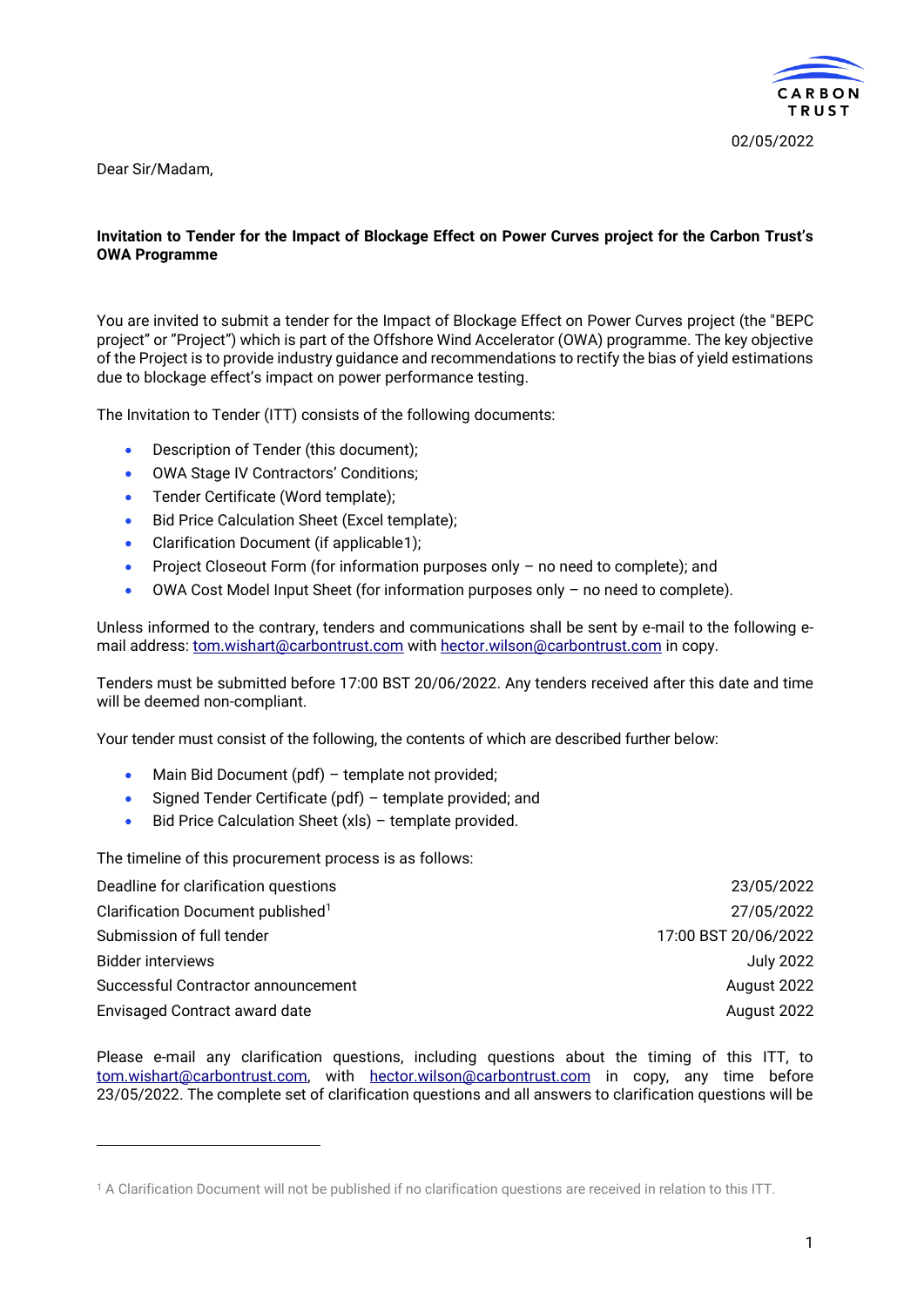

published in the Clarification Document on our website by 27/05/2022 and will hence be visible to all potential Bidders:<https://www.carbontrust.com/news-and-events/tenders>

For information about the OWA programme, please see the Carbon Trust's website: <https://www.carbontrust.com/our-projects/offshore-wind-accelerator-owa>

We look forward to receiving your tender.

Yours sincerely,

TOM WISHART

……………………………………………………….. Tom Wishart

For and on behalf of **THE CARBON TRUST**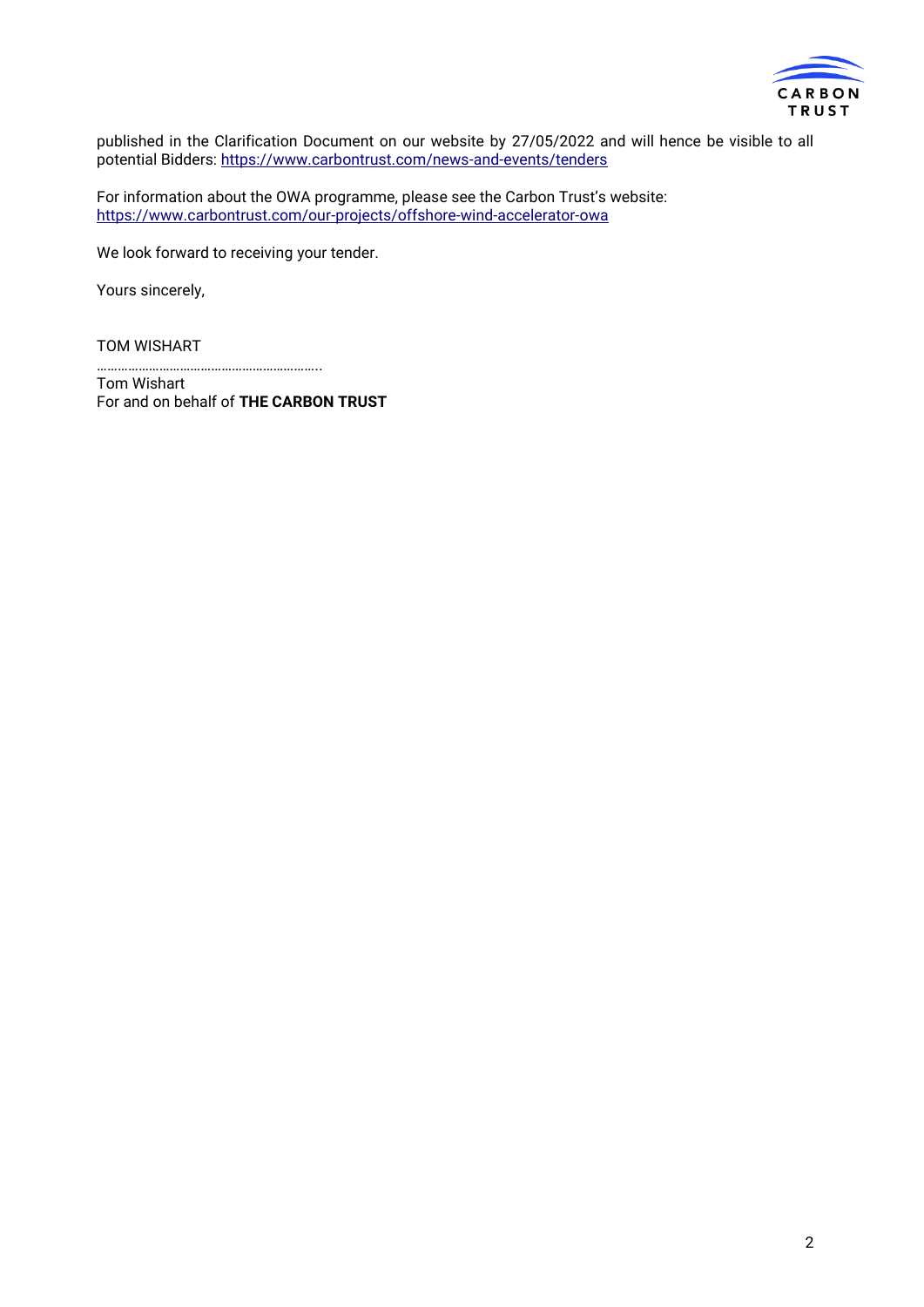

## **The Carbon Trust Offshore Wind Accelerator**

### Invitation to Tender for the "Impact of Blockage Effect on Power Curves" Project

Description of Tender

## **Contents**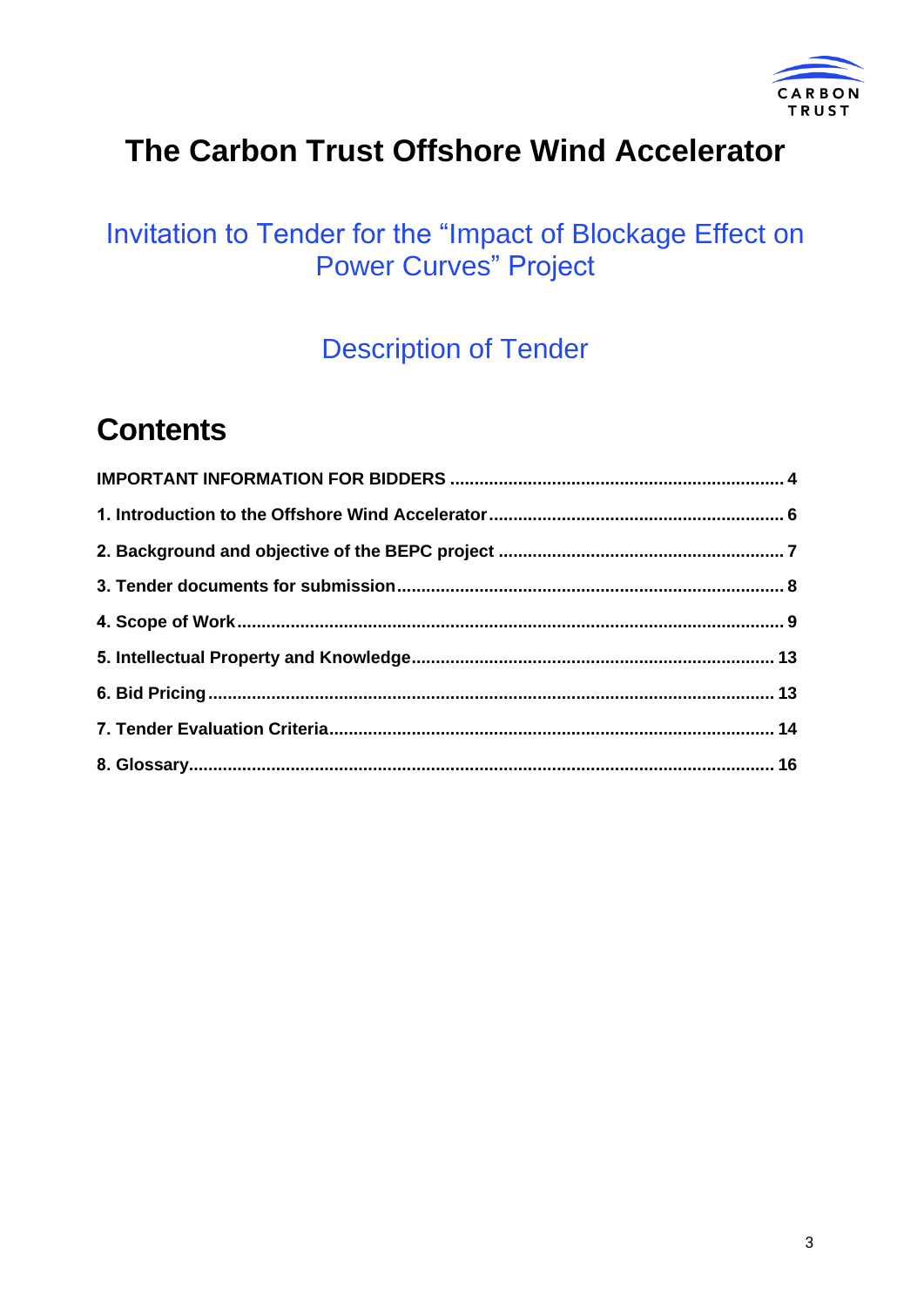

### <span id="page-3-0"></span>**IMPORTANT INFORMATION FOR BIDDERS**

### **Publishing**

Neither this document, nor any part of it nor any other information supplied in connection with it may, except with the prior written consent of the Carbon Trust, be republished, reproduced, copied, distributed or disclosed to any person for any purpose other than consideration by the recipient of whether or not to submit a tender.

### **Bid evaluation**

The received bids will be evaluated by the Carbon Trust and the OWA Partners against the criteria provided in section 7. A shortlist of Bidders will be created and invited for interview. Carbon Trust will do a vetting of the shortlisted bidders. Carbon Trust may request shortlisted bidders to fill-in a Due Diligence Questionnaire to supply additional information prior to being invited for an interview.

### **Contracting**

Bidders should note that the Scope of Work contained in section 4 of this document does not constitute an offer to contract with the Carbon Trust. It only represents a definition of specific requirements and an invitation to submit a tender addressing these requirements.

Issuance of this Invitation to Tender and the subsequent receipt and evaluation of the tenders by the Carbon Trust does not commit the Carbon Trust to enter into a Contract with any Bidder.

Should Your tender be successful, a Final Scope of Work that builds upon the Scope of Work contained in section 4 of this document and Your Approach to Work will be mutually agreed between You and the Carbon Trust. Once the Final Scope of Work is agreed, your offer will be formally accepted by the Carbon Trust issuing an Award Letter, the Final Scope of Work, the OWA Stage IV Contractors' Conditions, and any clarifications agreed in writing. The Award Letter, the Final Scope of Work, the OWA Stage IV Contractors' Conditions, and any clarifications agreed in writing will establish the Contract for the Impact of Blockage Effect on Power Curves project (the "**Contract**") between You and the Carbon Trust. With the exception of any minor amendments to the OWA Stage IV Contractors' Conditions which may be requested by the Bidder, the submission of a tender shall constitute unqualified acceptance of the OWA Stage IV Contractors' Conditions. In the event that minor amendments to the OWA Stage IV Contractors' Conditions are requested, such amendments must be clearly stated, and the exact alternative wording must be provided in Annex A of the Tender Certificate. Please note that it is at the sole discretion of the Carbon Trust to accept any of the proposed amendments and that the Carbon Trust reserves the right to require the provision of further information in relation to any such request. No minor changes other than those contained in Annex A of the Tender Certificate at the time of submitting the tender will be considered. No material changes will be considered at any time.

### **Mechanics of the tender process**

### Bidders should note that:

it is at the discretion of the Carbon Trust whether to accept any non-compliant tender or whether to reject any non-compliant tenders without progressing such tenders through the evaluation phase;

• the Carbon Trust reserves the right not to accept the lowest priced tender or any tender whatsoever;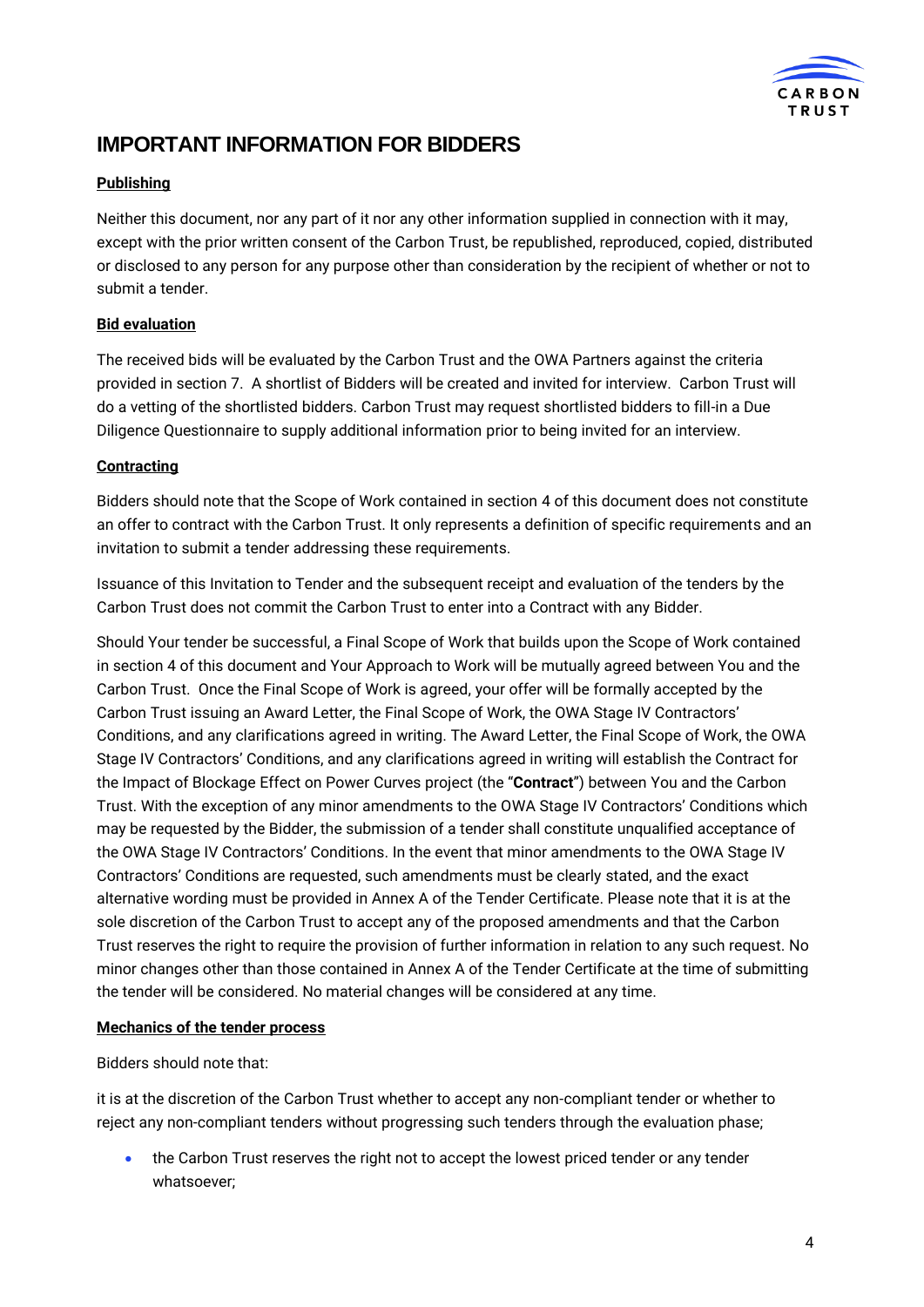

- the Carbon Trust reserves the right to accept more than one tender;
- unless a Bidder makes a formal statement to the contrary, the Carbon Trust reserves the right to accept any part of a Bidder's tender without accepting the remainder;
- formal notification that a tender has been successful will be communicated in writing by the Carbon Trust;
- the costs of tendering are the full responsibility of the Bidder; and
- the pricing set by Bidders shall be valid for a minimum of 90 days.

Bids may be submitted by individuals, companies, organisations or consortia.

Bidders should be aware that dates referred to in this Invitation to Tender may be subject to change where this is necessary in the interests of the Project (such changes will be notified in advance).

The Tender Certificate, Main Bid Document and any correspondence must be written in English. This Invitation to Tender, the Contract, its formation, interpretation and performance is subject to and in accordance with the law of England and Wales.

#### **Conflicts of interest**

Bidders should be free of any commercial interests, partnership arrangements or contracts underway or other matters which may present a conflict or potential conflict of interest in respect of the provision of these services. As set out in section 3, if a Bidder thinks that it may have any conflict or potential conflict of interest, the Bidder shall describe the details of this conflict and provide details of whether and how it would propose to manage such a conflict in a satisfactory and robust manner in Annex B of the Tender Certificate. The Carbon Trust reserves the right to require the provision of further information in relation to any conflict or potential conflict of interest.

#### **Disclaimer**

The information contained in this Description of Tender document and in any documents or information it refers to or incorporates (the "**Disclosed Information**") has been prepared to assist interested parties in deciding whether to make a bid. The Disclosed Information is not a recommendation by the Carbon Trust. It does not purport to be all inclusive or include all the information that a Bidder may require.

Neither the Carbon Trust nor any of its directors, employees, agents or advisers makes any representation or warranty (express or implied) as to the accuracy, reasonableness or completeness of the Disclosed Information. All such persons or entities expressly disclaim any and all liability (other than in respect of fraudulent misrepresentation) based on or relating to the Disclosed Information or any subsequent communication. The Bidder should conduct its own due diligence and seek its own professional, legal, financial and other advice as appropriate. The only information which will have any legal effect and/or upon which any person may rely will be such information (if any) as has been specifically and expressly represented and/or warranted in writing to the successful Bidder in any written contract that may be entered into with the Carbon Trust.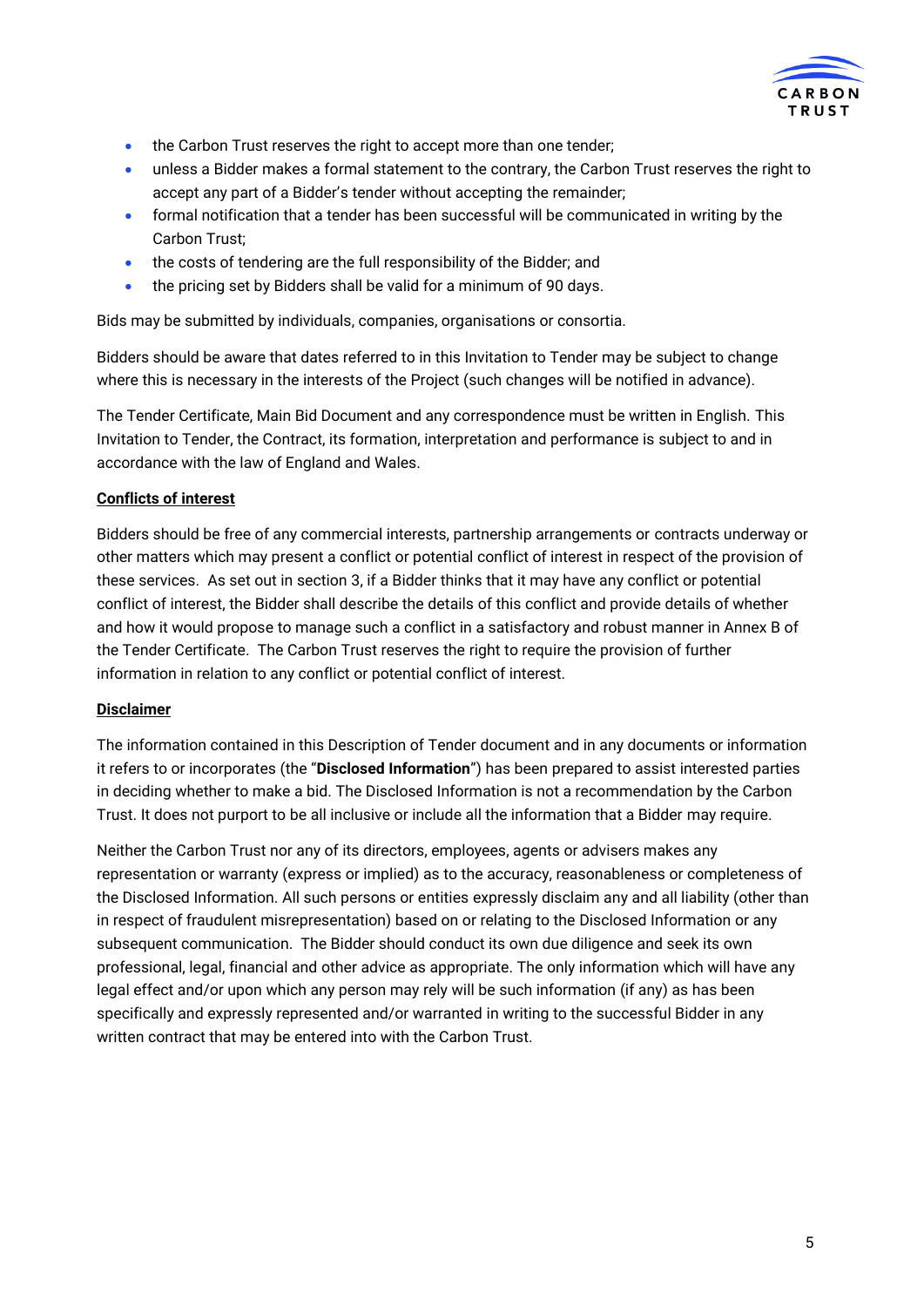

## <span id="page-5-0"></span>**1. Introduction to the Offshore Wind Accelerator**

- 1.1 The Offshore Wind Accelerator ("**OWA**") is an industry-driven collaborative research, development and demonstration programme which was initially launched by the Carbon Trust in 2008 in collaboration with five offshore wind developers. The programme has since expanded during OWA Stages I, II, III and IV to include currently nine offshore wind developers from various countries within the European Economic Area (the "**OWA Partners**"). At the time of issue of this Invitation to Tender the OWA Partners are: SSE Renewables Developments (UK) Limited, Ørsted Wind Power A/S, RWE Renewables GmbH, ScottishPower Renewables (UK) Limited, Equinor ASA, Vattenfall Vindkraft A/S, EnBW Energie Baden-Württemberg AG, Shell Global Solutions International B.V. and Total E&P UK Limited.
- 1.2 OWA Stage IV aims to continue the cost reduction of offshore wind to make it cost competitive with other sources of energy generation, overcome market barriers, develop industry best practice, trigger the development of new industry standards and support the international expansion of offshore wind.
- 1.3 Research under the OWA currently falls into five research areas: Cables, Electricals, Foundations, Logistics and O&M, and Energy Yield & Performance. Research, development and demonstration projects are carried out in each of the five research areas to address technology challenges. This Invitation to Tender is related to the OWA research area Yield & Performance.
- 1.4 Each of the five research areas is managed by the Carbon Trust and governed by a Technical Working Group ("**TWG**") consisting of technical experts appointed by the OWA Partners. The TWG Yield & Performance will supervise the Project, provide technical direction and guidance to the Contractor (where needed) and review the Project Deliverables, findings and other outcomes.
- 1.5 Please note, the term "Contractor", where used within this document, refers only to the successful Bidder or, in the event that the Contract is awarded to a consortium, the successful Bidders.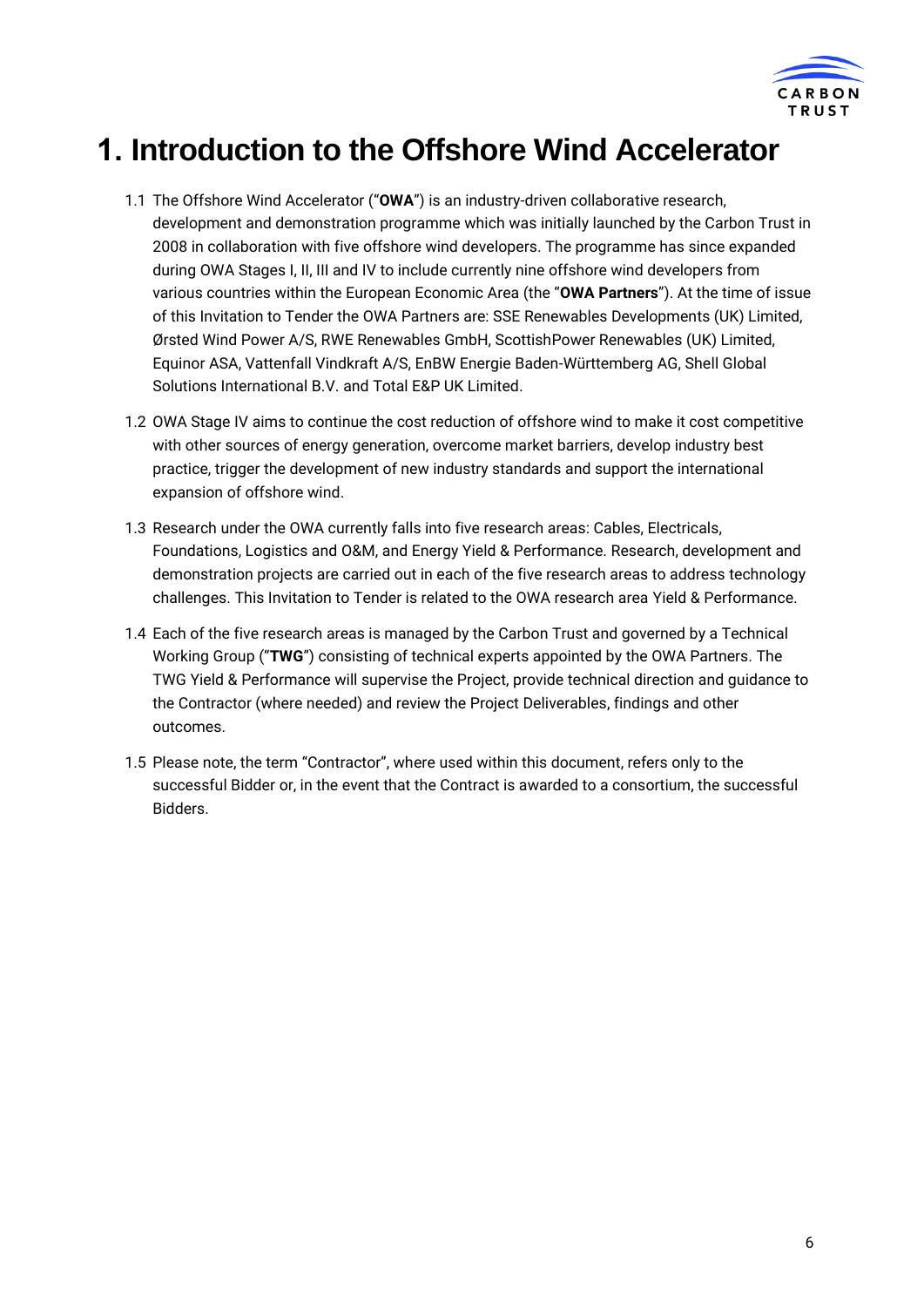

### <span id="page-6-0"></span>**2. Background and objective of the BEPC project**

- 2.1 The OWA TWG Yield & Performance would like to investigate impact of global blockage on power curve assessments.
- 2.2 In most global markets, pre-construction wind energy assessments, and the energy yield estimates they contain, play a central role in the financing of utility-scale wind farms. Whereas power performance testing (PPT) is carried out to ensure that a turbine is performing according to its contractually guaranteed power curve and to ensure that turbines are performing to expectations.

Traditionally, when calculating turbine-interaction losses, the industry has used what we call the "wakes-only" approach. In this approach, a turbine can only affect machines located downstream — any influence on turbines upstream or to the side is almost always ignored. In other words, the turbines in the front row of a wind farm, collectively and individually, are assumed to produce the same amount of energy as they would operating in isolation. In addition, recent work on the blockage effect (BE) has uncovered a systematic bias on yield on turbines in the lead rows of wind farms. Currently, it is assumed that the relationship between turbine power and wind speed measured in the induction zone with nacelle-mounted lidar or TPmounted scanning lidar (as low as 2.5 Diameters upstream in the IEC testing procedure) is the same for turbines in isolation (sales/warranted power curves (PCs)) and during PPTs (measured PC). This is likely not the case and therefore biases in PPTs will exist directly or indirectly. Directly, if the measured power curve is used in energy yield assessment; indirectly, if past PPT performances are used to assess turbine-level losses. There is growing evidence that this likely represents an industry-wide issue and further work is required to understand the extent of the effect on a turbine power performance level.

- 2.3 The aim of this project is to provide industry guidance and recommendations to rectify the bias of yield estimations due to BE's impact on PPT. The project will look to establish the impact that BE has on a PC assessment during PPT and how the estimations differ between sales/warranted and measure PCs.
- 2.4 The expected benefits of this work will come from guidance and recommendations provided to the industry to rectify the bias of yield due BE's impact on PPT. The increased accuracy in power assessments will improve confidence for financial investment of utility-scale wind farms, further accelerating the adoption of offshore wind.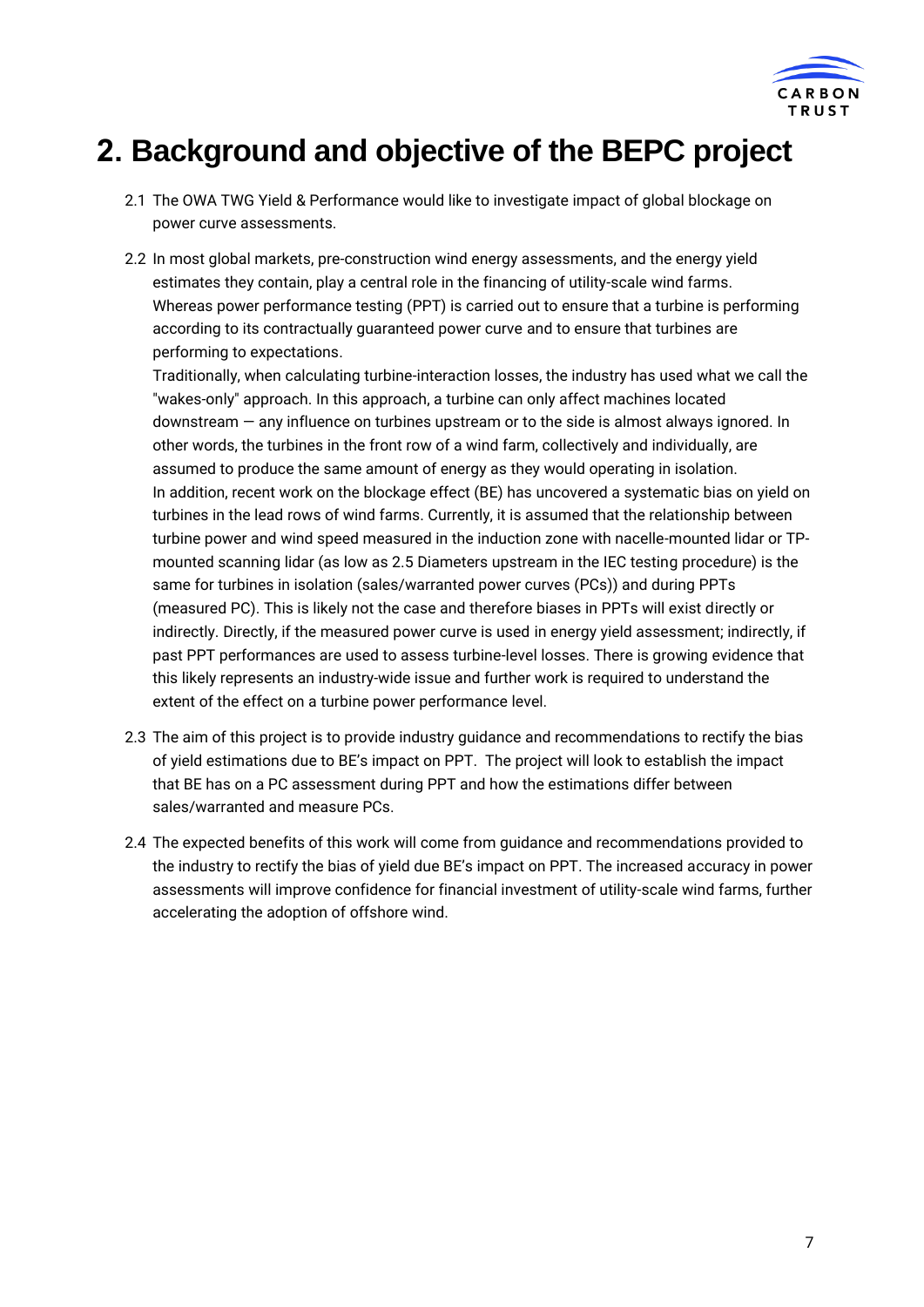

## <span id="page-7-0"></span>**3. Tender documents for submission**

- 3.1 In response to this Invitation to Tender, Bidders are required to submit
	- i. A Main Bid Document (pdf) no template provided;
	- ii. The signed Tender Certificate ( $pdf$ ) template provided; and
	- iii. The filled-in Bid Price Calculation Sheet (xls) template provided.
- 3.2 The Main Bid Document should be no more than 20 pages excluding appendices and no more than 40 pages including appendices. Font should be clearly legible and be at least font size 11. The Main Bid Document shall as a minimum include the following information:
	- i. The Bidder's proposed detailed Approach to Work (see section 4 and criterion 1 for more details). Bidders shall provide Work Package descriptions in the format set out in Annex 2 to this document. The Approach to Work should:
		- include a Gantt chart which describes the timeline for the Project, showing when each Work Package will start and finish;
		- outline how the Bidder will deliver the Scope of Work and do so on budget and within the allocated time;
		- any Alternative Work (i.e. substitute activities to take place instead of certain activities outlined in the Scope of Work in section 4). If Alternative Work forms part of the Approach to Work, the Bidder is expected to highlight, explain and justify the intended deviation from the Scope of Work. Alternative Work will be considered as non-optional when the tender is evaluated; and
		- any **Additional Work** (i.e. activities to take place in addition to the activities outlined in the Scope of Work in section 4). If Additional Work forms part of the Approach to Work, the Bidder is expected to explain and justify why the Additional Work would be beneficial and to provide a separate quotation for these activities. It is at the discretion of the Carbon Trust to consider Additional Work in the evaluation of the tender.
	- ii. a pdf copy of the filled-in Bid Price Calculation Sheet;
	- iii. the offered Bid Price, including any cost assumptions deemed relevant by the Bidder  $$ see section 6 and criterion 4 for more details;
	- iv. an explanation of experience and staff skills, and how these are relevant to the Approach to Work – see criteria 2 and 3 for more details; and
	- v. supplementary information to provide experience evidence and skills evidence (e.g. CVs) – see criteria 2 and 3 for more details. This information should be provided as appendices to the Main Bid Document.
- 3.3 The Tender Certificate must be signed by an authorised signatory. Bidders must fill in the provided template.
- 3.4 The filled-in Bid Price Calculation Sheet must be provided in Excel format in addition to the information provided in the Main Bid Document. See section 6 and criterion 4 for more details.
- 3.5 The failure by a bidder to submit either the Main Bid Document, the signed Tender Certificate or the filled-in Bid Price Calculation Sheet shall mean that such tender is a non-compliant tender.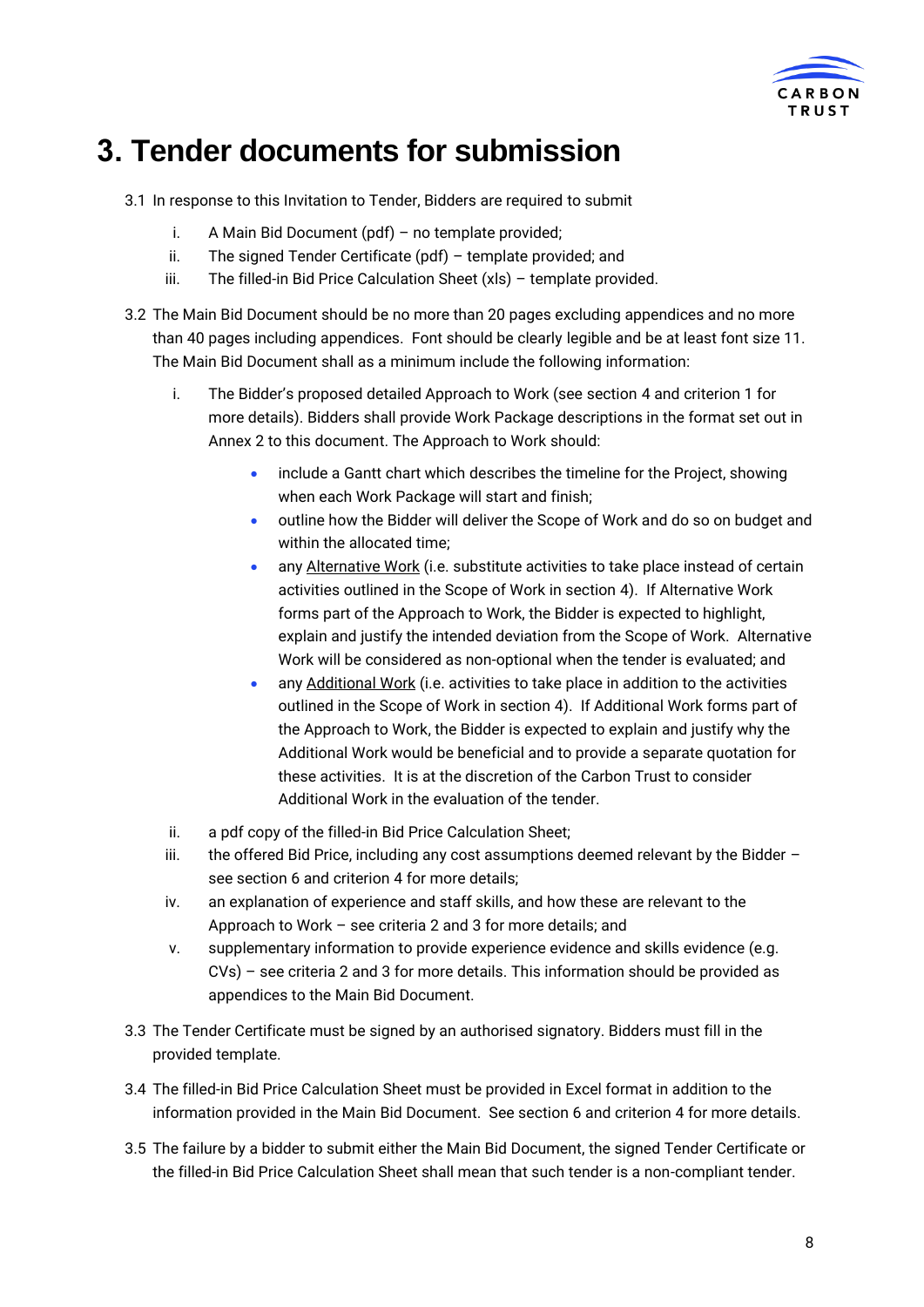

## <span id="page-8-0"></span>**4. Scope of Work**

- 4.1 The Scope of Work is provided in this section 4.
- 4.2 The Scope of Work comprises 4 Work Packages. The Scope of Work sets out the initial ideas on the key activities that the Contractor is expected to deliver for the Project.
- 4.3 It is expected that the Contractor will report on Project Deliverables to the TWG. The Carbon Trust and TWG shall review and provide feedback on each Project Deliverable. There will be at least one round of review comments to be accommodated by the Contractor for each Project Deliverable.
- 4.4 The Final Scope of Work will be agreed between the Carbon Trust and the Contractor when entering into the Contract. The Final Scope of Work may reflect any updates, changes or improvements to the Scope of Work as proposed by the Contractor in its Alternative Work or Additional Work and as agreed by the Carbon Trust.
- 4.5 Due to the breadth of skills and experience required for the Project bidders may decide to build a consortium to successfully meet the objectives of the Project. If a bid is submitted by a consortium it is expected that, in the case that the consortium is selected as the preferred Bidder, Carbon Trust will only enter into a Contract with the Project Coordinator, and that the Project Coordinator will subcontract the other members of the consortium.
- 4.6 The Carbon Trust appreciates that it will take a small team of mixed seniority approximately 12 months to complete the Project.
- 4.7 Bidders should use the Scope of Work as set out below to create the Approach to Work. Any Alternative Work or Additional Work shall be stated in the Approach to Work at the end of the relevant Work Package description.
- 4.8 It is expected that simplifying assumptions will be required to complete the work in the given timeframe. These assumptions should, to the extent possible at the time of tender submission, be clearly stated in the Approach to Work. It is expected that during the execution of the BEPC Project, any assumptions will be discussed with the TWG prior to the start of each Work Package.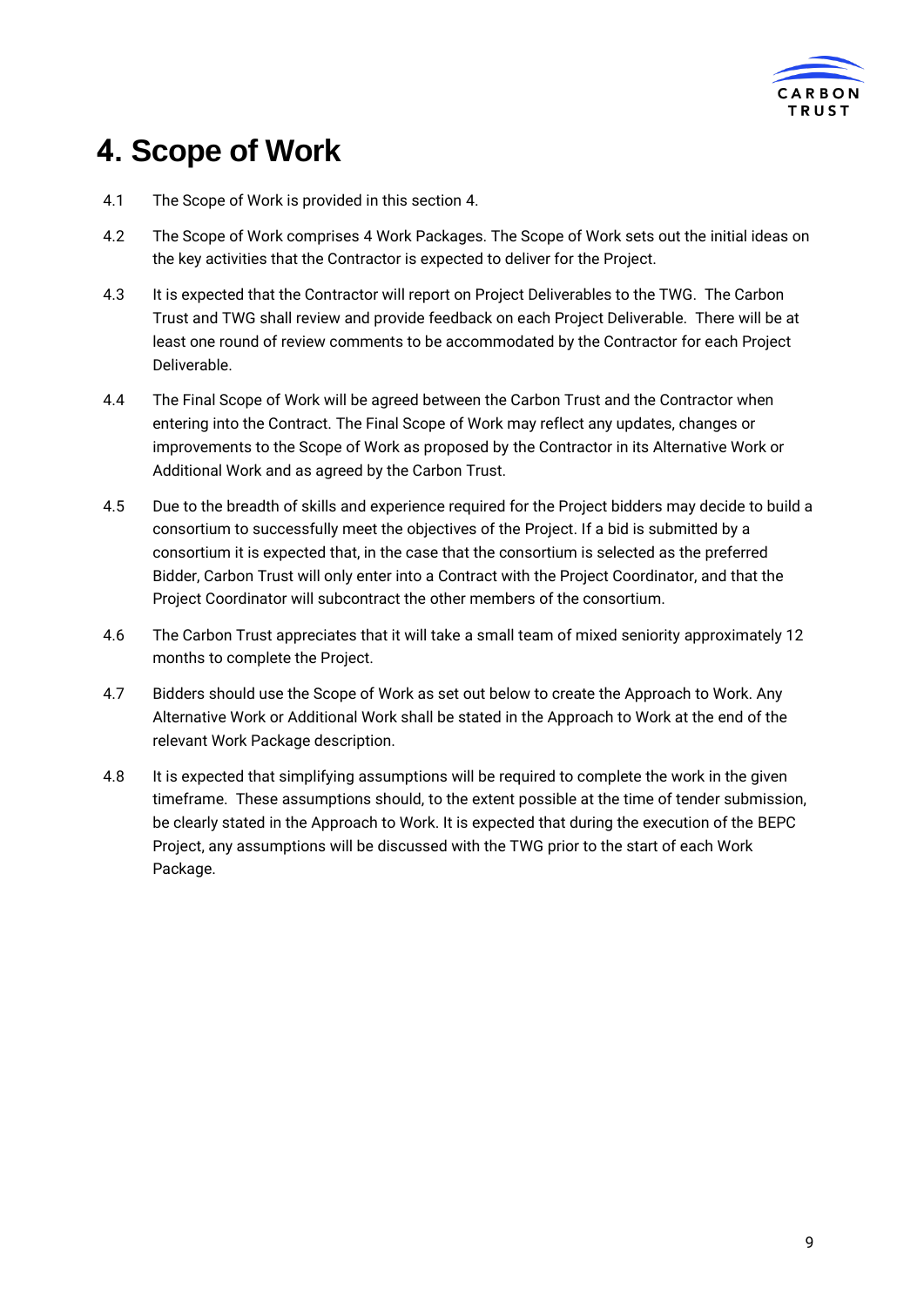

## **Work Packages**

| <b>Work package</b>                                       | <b>Description of work</b>                                                                                                                                                                                                                                                                                                                                                                                                                                                                                                                                                          |
|-----------------------------------------------------------|-------------------------------------------------------------------------------------------------------------------------------------------------------------------------------------------------------------------------------------------------------------------------------------------------------------------------------------------------------------------------------------------------------------------------------------------------------------------------------------------------------------------------------------------------------------------------------------|
| <b>WP1: Literature review</b>                             | A literature review should be undertaken by the contractor to understand<br>the current methodologies for BE modelling. This should be focused<br>around:                                                                                                                                                                                                                                                                                                                                                                                                                           |
|                                                           | Defining current BE modelling methodologies for assessment. The<br>losses both accounted and unaccounted for should be clearly<br>presented.                                                                                                                                                                                                                                                                                                                                                                                                                                        |
|                                                           | Identifying & defining the accountancy methods in yield<br>$\bullet$<br>assessments.                                                                                                                                                                                                                                                                                                                                                                                                                                                                                                |
|                                                           | Different methods currently used in the industry to account for BE,<br>$\bullet$<br>particularly for nacelle lidar and scanning lidar devices.                                                                                                                                                                                                                                                                                                                                                                                                                                      |
|                                                           | How BE varies with wind speed, direction and relevant parameters<br>$\bullet$<br>which categorise the atmospheric boundary layer.                                                                                                                                                                                                                                                                                                                                                                                                                                                   |
|                                                           | Definition of reference and range of flow conditions across which<br>$\bullet$<br>the effect of GBE on PPTs shall be assessed.                                                                                                                                                                                                                                                                                                                                                                                                                                                      |
| <b>Project deliverables:</b><br>$\bullet$<br>$\bullet$    | D01: Report highlighting the findings from literature review<br>D02: Presentation of the findings from the literature review and chosen dataset                                                                                                                                                                                                                                                                                                                                                                                                                                     |
| <b>WP2: Modelling of Global</b><br><b>Blockage Effect</b> | A comparison and evaluation should be made of both single WTG & a full<br>wind farm and the difference in losses due to GBE. The contractor<br>should conduct the following:                                                                                                                                                                                                                                                                                                                                                                                                        |
|                                                           | Site selection / definition (can be real and/or synthetic)<br>$\bullet$                                                                                                                                                                                                                                                                                                                                                                                                                                                                                                             |
|                                                           | Discussion and agreement on modelling parameters such as wind<br>$\bullet$<br>speed, direction, ABH height with OWA partners                                                                                                                                                                                                                                                                                                                                                                                                                                                        |
|                                                           | Modelling of coupled wake/BE in CFD or matured rapid model for<br>$\bullet$<br>single WTG / full wind farm. Collation of results, in a suitable format<br>ready to be used in WP3.                                                                                                                                                                                                                                                                                                                                                                                                  |
|                                                           | Note: If the contractor intends to use a real-world dataset for blockage<br>effect modelling and for power curve testing in WP3 then a list of<br>potential datasets should be produced for review by the TWG. The<br>datasets could be those that are publicly available or owned by a TWG<br>member. Engagement between the contractor and TWG members is<br>encouraged to understand the availability of appropriate member owned<br>datasets. The contractor should not rely on datasets owned by the TWG<br>members for this project, as there is no guarantee of acquisition. |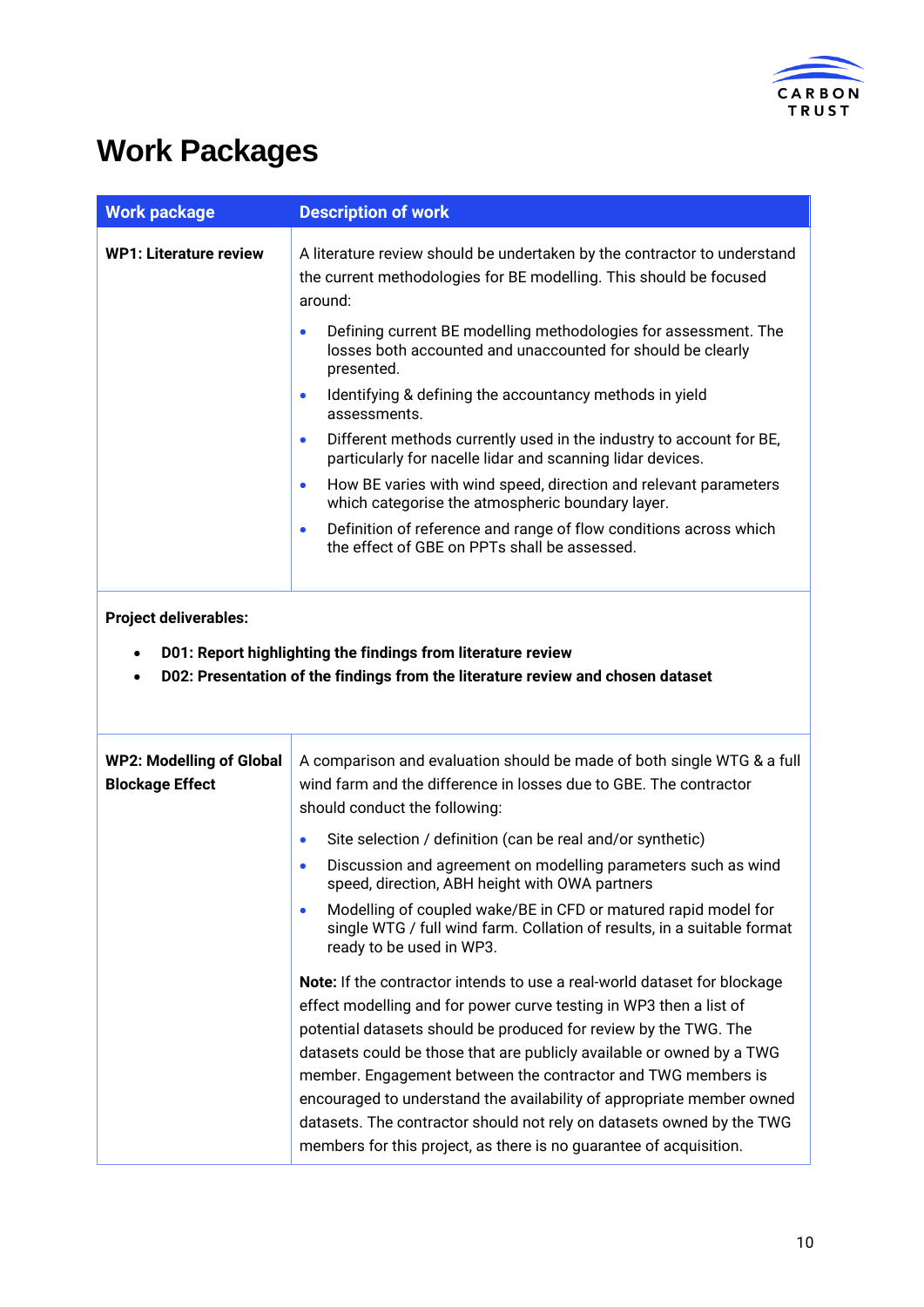

#### **Project deliverables:**

- **D03: Detailed written report highlighting the site selection, the methodology used in the modelling and the results**
- **D04: Presentation of results to the technical working group**

| <b>WP3: Power Curve</b><br><b>Impact Assessment</b> | This work package will establish the level of impact on a power curve<br>assessment due to BE. The contractor will demonstrate the process for<br>measuring and reporting of power curve measurements for both isolated<br>WTGs and for a whole farm, with and without GBE. For WP3 the<br>contractor should:                                                                                                                                                                                                                                                                                                          |
|-----------------------------------------------------|------------------------------------------------------------------------------------------------------------------------------------------------------------------------------------------------------------------------------------------------------------------------------------------------------------------------------------------------------------------------------------------------------------------------------------------------------------------------------------------------------------------------------------------------------------------------------------------------------------------------|
|                                                     | Discuss and agree on modelling and assessment parameters with<br>$\bullet$<br>OWA partners.                                                                                                                                                                                                                                                                                                                                                                                                                                                                                                                            |
|                                                     | Use the model results from WP2 to assess the impact on nacelle<br>۰<br>lidar and scanning lidar measurements at different distances from<br>the rotor and hence on the PPT results. This should be done for all<br>wind directions in the unwaked sector for a chosen front row turbine<br>and as a function of wind direction. From this a blockage affected<br>PPT power curve can be constructed and compared to the power<br>curve that would have been measured for a turbine in isolation. The<br>model would provide the true freestream wind speed and a power<br>curve based on this can also be constructed. |
|                                                     | Provide an assessment of the implications for turbine performance<br>$\bullet$<br>when considering sales/warranted vs measured PCs.                                                                                                                                                                                                                                                                                                                                                                                                                                                                                    |
|                                                     | Report on any changes in measured power curve with and without<br>$\bullet$<br>GBE modelling-derived corrections applied.                                                                                                                                                                                                                                                                                                                                                                                                                                                                                              |

### **Project deliverables:**

- **D05: Short report summarizing impacts on measurements**
- **D06: Presentation of results to the technical working group**

| <b>WP4: Recommend</b><br>practices & guidance | The contractor should create a document of guidance / recommendation<br>practices based on findings and based on yield assessment<br>accountancy method. The document should provide:                                                     |
|-----------------------------------------------|-------------------------------------------------------------------------------------------------------------------------------------------------------------------------------------------------------------------------------------------|
|                                               | A methodology for developers to follow in order to rectify the bias of<br>$\bullet$<br>yield estimations due to BE's impact on PPT. This should not be<br>reliant on a user's ability to model GBE and should aim to provide<br>quidance. |
|                                               | Updates for the IEC 61400-12 standard should be provided.<br>$\bullet$                                                                                                                                                                    |
|                                               | A detailed collection of inputs and updates of the PC standard.<br>$\bullet$                                                                                                                                                              |
|                                               | An assessment of implications for future PPTs on offshore sites.                                                                                                                                                                          |

### **Project deliverables:**

- **D07: Final guidance & recommendations report**
- **D08: Presentation of findings to TWG**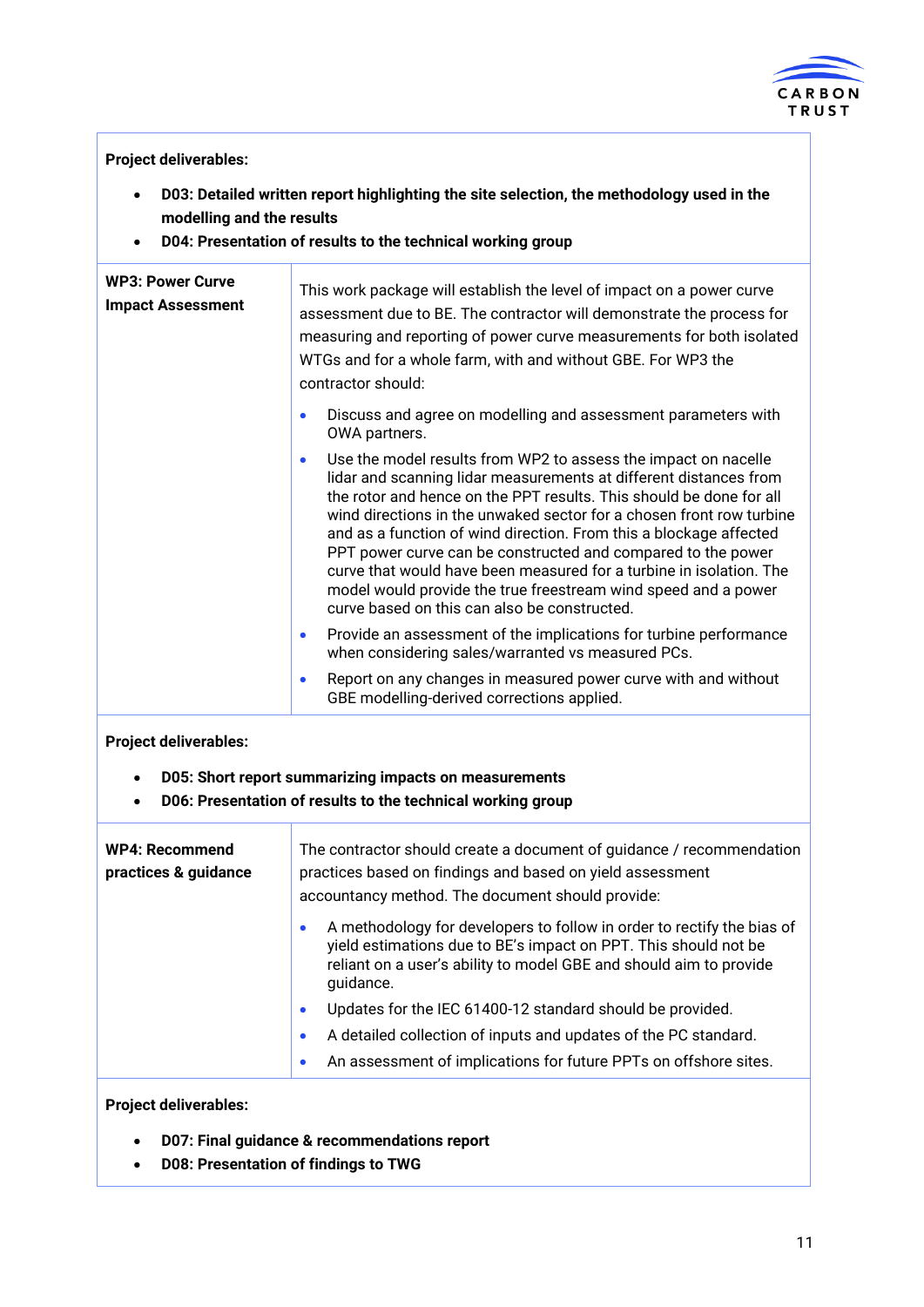

| <b>WPA: Project</b><br>management | The Bidder should stipulate how it will manage the Project efficiently and<br>effectively. In particular, the following activities should be included (and<br>hence budgeted for)                   |
|-----------------------------------|-----------------------------------------------------------------------------------------------------------------------------------------------------------------------------------------------------|
|                                   | project management time (including sufficient time for review<br>$\bullet$<br>processes);                                                                                                           |
|                                   | regular update calls with the Carbon Trust Project Manager and/or<br>$\bullet$<br>Technical Working Group as required;                                                                              |
|                                   | the preparation of monthly flash reports (Carbon Trust template)<br>$\bullet$<br>containing key financial data and information of the delivery status<br>of the Project; and                        |
|                                   | towards the end of the Project<br>$\bullet$                                                                                                                                                         |
|                                   | the production of a 3-10 pages Executive Summary<br>$\circ$<br>Report for the entire Project (for dissemination within<br>the OWA);                                                                 |
|                                   | the preparation of a Project Closeout Form (Carbon<br>$\circ$<br>Trust template) which includes a short summary of<br>areas for future research and a documentation of all<br>Project Deliverables; |
|                                   | the preparation of a final presentation to the TWG;<br>$\circ$                                                                                                                                      |
|                                   | time dedicated to presenting the main results, findings<br>$\circ$<br>and outcomes of the Project in the form of a 1-hour<br>webinar to OWA Partners; and                                           |
|                                   | the provision of inputs for the OWA Cost Model by<br>$\circ$<br>completing the OWA Cost Model Input Sheet (Carbon<br>Trust template).                                                               |
|                                   | Bidders should be aware that the Carbon Trust and TWG usually require                                                                                                                               |
|                                   | 2-3 weeks to review and provide feedback on each Project Deliverable,                                                                                                                               |
|                                   | with at least one round of review comments to be accommodated. This                                                                                                                                 |
|                                   | should be considered when calculating Your Bid Price.                                                                                                                                               |
| والمامور والمام الممتلومات        |                                                                                                                                                                                                     |

### **Project deliverables:**

- **D09: Monthly flash reports**
- **D10: Executive summary report**
- **D11: Delivery of internal close out webinar**
- **D12: Project close out form**
- **D13: Input sheet for OWA cost model (if relevant)**

| <b>Expenses</b> | The Bidder should detail the amount of expenses it expects to incur<br>throughout the Project. Expenses will be paid as incurred up to the |
|-----------------|--------------------------------------------------------------------------------------------------------------------------------------------|
|                 | amount specified and any unused balance will not be paid.                                                                                  |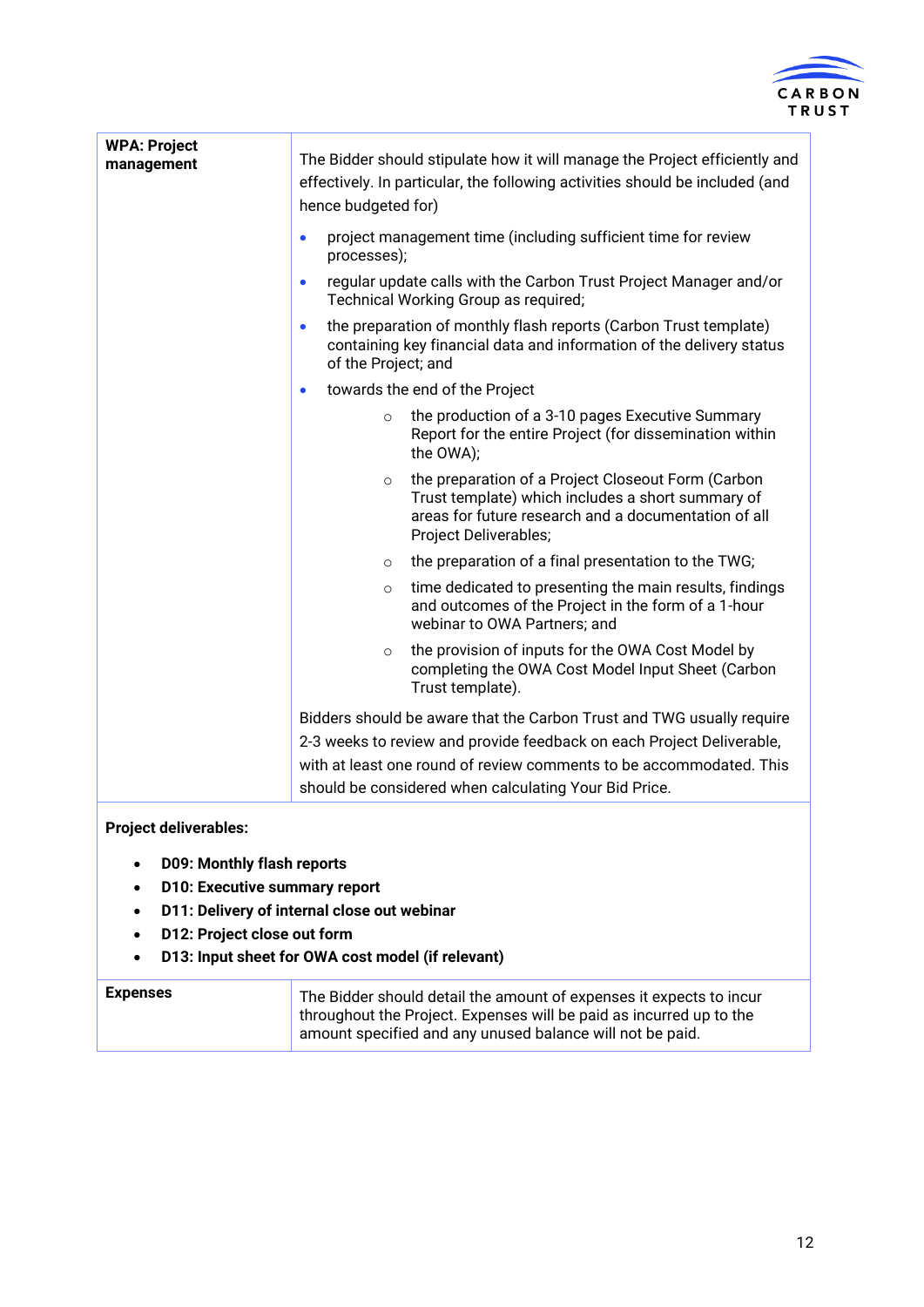

# <span id="page-12-0"></span>**5. Intellectual Property and Knowledge**

5.1 Full details of the intellectual property requirements and conditions can be found in the attached OWA Stage IV Contractors' Conditions.

# <span id="page-12-1"></span>**6. Bid Pricing**

- 6.1 To provide Bidders with greater clarity on the nature, level and type of work involved in the various Work Packages, the Total Budget for the delivery of this Project is expected to range between £70-£80k.
- 6.2 The Bid Price submitted with the tender must be derived from the cost breakdown in the Bid Price Calculation Sheet and must include all expenses. The Bid Price is the price for the activities that will address the Scope of Work (and any Alternative Work proposed by the Bidder). The Bid Price Calculation Sheet and the Bid Price shall not include the price of any Additional Work suggested by the Bidder. Instead, the price for such Additional Work Packages shall be stated separately to the Bid Price in the Main Bid Document.
- 6.3 If the Bid Price exceeds the expected range of the Total Budget as stated under section 6.1, to avoid receiving a lower score for criterion 4, in the Main Bid Document the Bidder should provide a clear and justified reason why the Bid Price exceeds the expected budget.
- 6.4 All costs and rates quoted in the Main Bid Document and Bid Price Calculation Sheet must be in GBP (£) and all staff rates quoted in the tender must represent the **Day Rate** for employment of staff members.
- 6.5 Any expenses must be separately included under Expenses.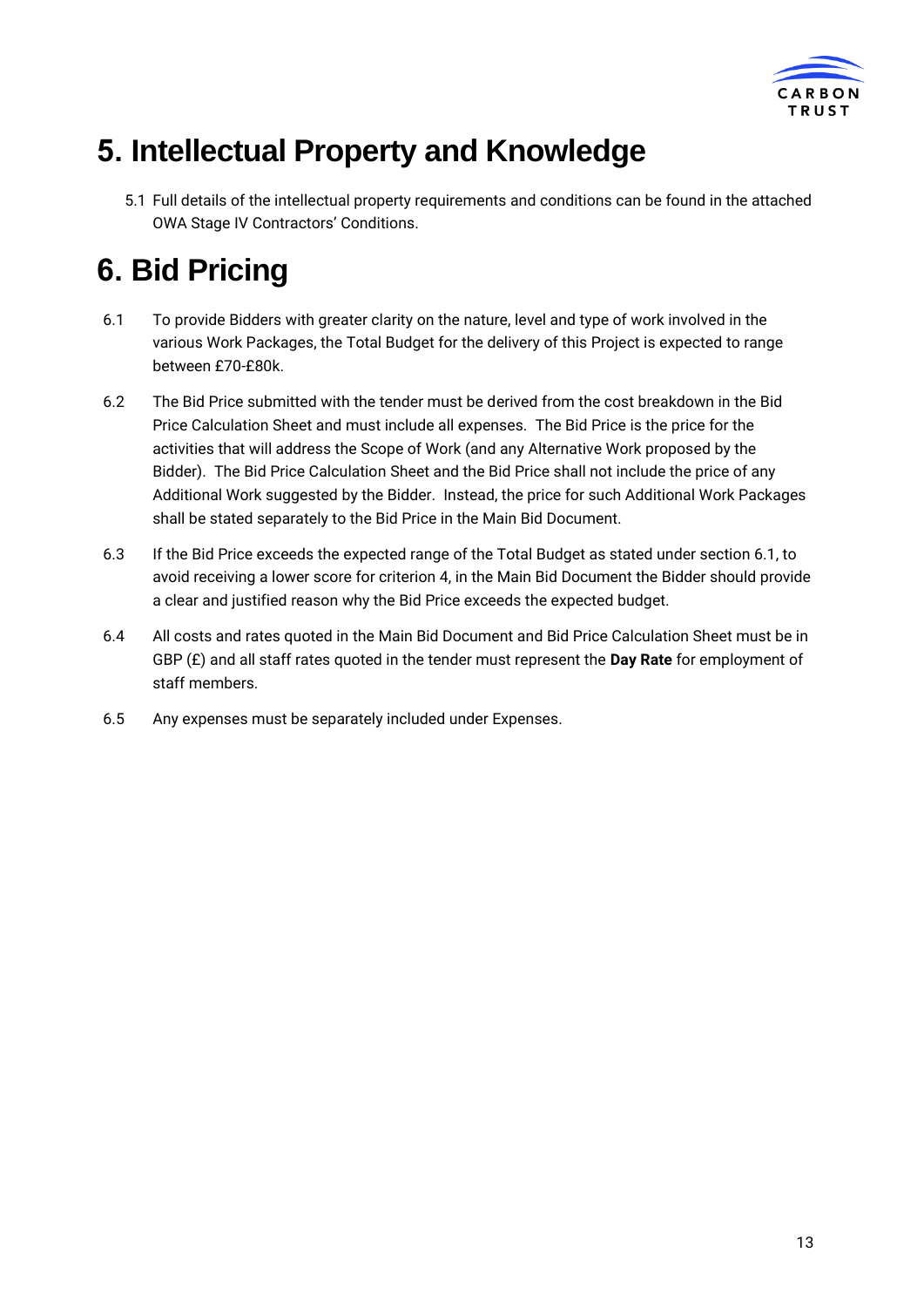

# <span id="page-13-0"></span>**7. Tender Evaluation Criteria**

Bidders should take the following evaluation criteria into account when preparing and submitting their tenders.

### **CRITERION 1: APPROACH TO WORK (WEIGHTING: 30%)**

| <b>Description</b>        | <b>Information required from Bidders</b>                                                                                                                                                                                                                                     |
|---------------------------|------------------------------------------------------------------------------------------------------------------------------------------------------------------------------------------------------------------------------------------------------------------------------|
| <b>Proposed Approach</b>  | In the Main Bid Document, Bidders are required to provide a clear and detailed<br>description on how they plan to deliver the work for this Project.                                                                                                                         |
|                           | The description should include an initial overview on the approach followed by<br>a description on how each Work Package and task will be delivered.                                                                                                                         |
|                           | Also, Bidders need to justify how their proposed approach meets the objectives<br>of the Project.                                                                                                                                                                            |
| <b>Additional Work</b>    | If there is any Additional Work proposed by the Bidder, these aspects will be<br>evaluated separately. The suggestion of Additional Work by the Bidder will not<br>have a negative impact on the evaluation of the tender.                                                   |
| <b>Project management</b> | Bidders are required to describe how they will manage the Project utilising<br>appropriate resources and describe how they will work with the various<br>stakeholders, such as the relevant OWA TWG, to get information and manage<br>potentially conflicting relationships. |

### **CRITERION 2: EXPERIENCE (WEIGHTING: 30%)**

| <b>Description</b>                                                                                             | <b>Information required from Bidders</b>                                                                                                                                                                                                                                                                                                                                 |
|----------------------------------------------------------------------------------------------------------------|--------------------------------------------------------------------------------------------------------------------------------------------------------------------------------------------------------------------------------------------------------------------------------------------------------------------------------------------------------------------------|
| <b>Experience and</b><br>knowledge of power<br>curve testing                                                   | In the Main Bid Document, Bidders should elaborate on experience of the<br>criteria described and explain how these past experiences are relevant for this<br>tender.                                                                                                                                                                                                    |
| <b>Experience and</b><br>knowledge of<br>modelling and<br>assessment of global<br>blockage effect and<br>wakes | In addition, Bidders should provide at least two examples (with reference to<br>specific roles, responsibilities and activities the Bidder undertook) of previous<br>work which illustrates the Bidder's skills, capabilities, and experience in all of<br>these areas (Bidders may wish to make reference to submitted examples of<br>previous work for other clients). |
|                                                                                                                | Bidders are advised that experience is considered a key important criterion and<br>partnerships with other companies to support certain areas of experience are<br>welcomed. All experience / case studies should be attached as an appendix to<br>the Main Bid Document.                                                                                                |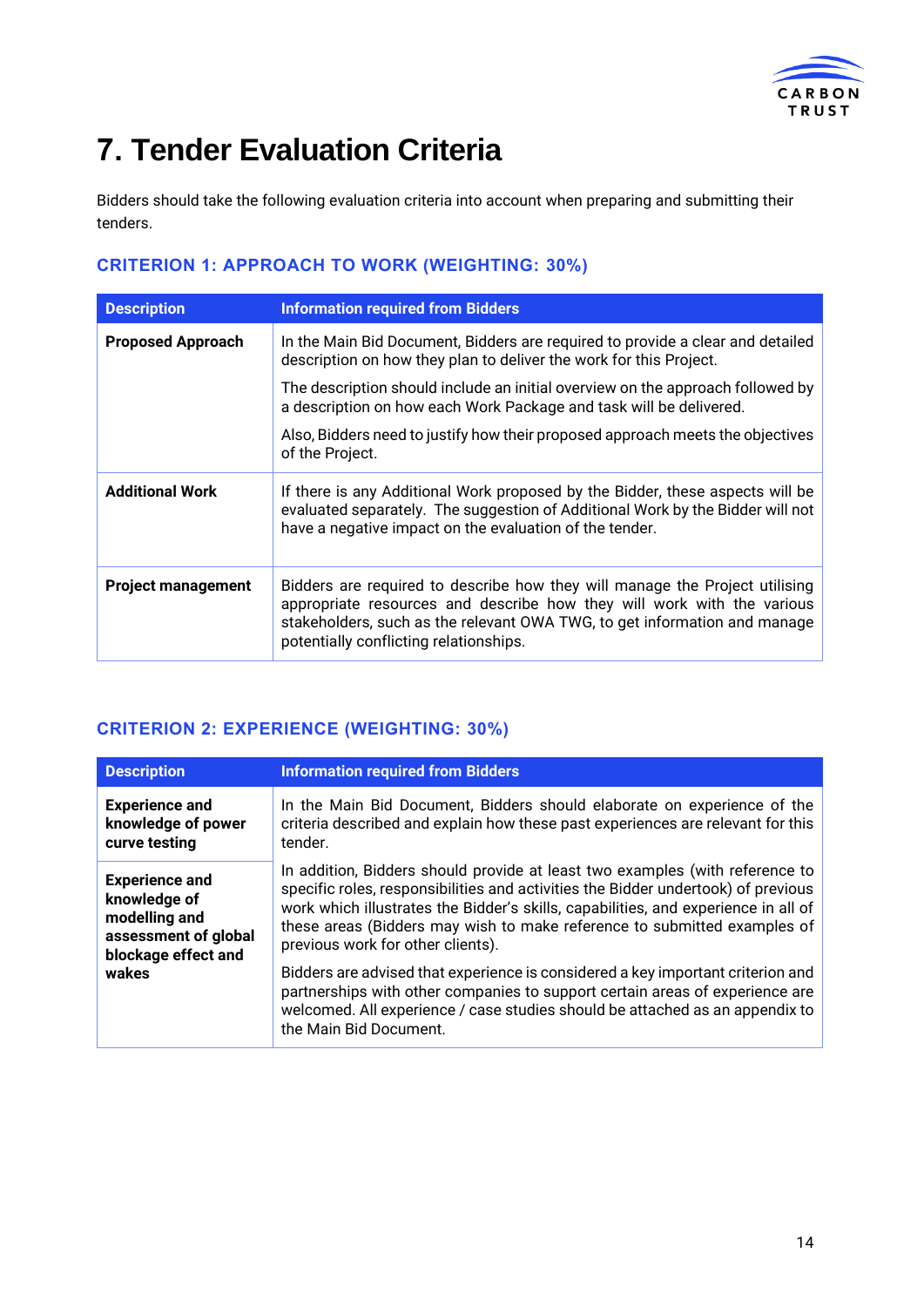

### **CRITERION 3: STAFF SKILLS (WEIGHTING: 25%)**

| <b>Description</b>                             | <b>Information required from Bidders</b>                                                                                                                                                                                                                                                                                                       |
|------------------------------------------------|------------------------------------------------------------------------------------------------------------------------------------------------------------------------------------------------------------------------------------------------------------------------------------------------------------------------------------------------|
| <b>CVs/Resumes</b>                             | Bidders are required to provide detailed CVs/Resumes for any key personnel who<br>will be involved with this Contract together with proposed Project structure, intended<br>position of the key personnel in the Project, and main responsibilities. CVs should<br>include professional memberships of proposed staff working on this Project. |
| <b>Applicable skills</b>                       | Bidders should elaborate on the most relevant skills of the key personnel that<br>will be involved in the Project.                                                                                                                                                                                                                             |
| <b>Prior experience form</b><br>involved staff | Please include examples of similar work performed by the proposed staff<br>members, explaining how is relevant to the Approach to Work.                                                                                                                                                                                                        |
| <b>Expert engagement</b>                       | A close working relationship with key stakeholders, as well as the OWA<br>Technical Working Group are seen relevant to the success of this Project. Please<br>supply ideas of how these groups can be engaged and leveraged.                                                                                                                   |

### **CRITERION 4: BID PRICE (WEIGHTING: 15%)**

| <b>Description</b>                                         | <b>Information required from Bidders</b>                                                                                                                                                                                                |
|------------------------------------------------------------|-----------------------------------------------------------------------------------------------------------------------------------------------------------------------------------------------------------------------------------------|
| Day rates and man<br>hours (man-h) for all<br>staff grades | In the Bid Price Calculation Sheet, Bidders are required to provide day rates for<br>all staff grades and to input the man-h involved in each Work Package.                                                                             |
| <b>Price for the delivery</b><br>of the Project            | In the Bid Price Calculation Sheet, Bidders are required to provide a cost<br>breakdown by Work Package, including man hours and day rates of personnel<br>completing the work as specified in section 5.                               |
|                                                            | Bidders are required to specify expected expenses separate from the estimated<br>budget for each Work Package.                                                                                                                          |
|                                                            | The Bid Price will be assessed on the price for the Approach to Work (which<br>includes the price of the Work Packages in the Scope of Work and any<br>Alternative Work proposed by the Bidder).                                        |
|                                                            | If there is any Additional Work proposed by the Bidder, this will be evaluated<br>separately. The suggestion of Additional Work by the Bidder will not have a<br>negative impact on the evaluation of the tender.                       |
|                                                            | Carbon Trust will reimburse reasonable expenses at cost and receipts may be<br>requested. Pre-approval will be required for travel costs over £150 per return<br>journey and combined hotels & subsistence cost exceeding £200 per day. |
|                                                            | Bidders will be required to confirm or comment on their ability to carry out the<br>activities detailed in the Scope of Work within the initial term of the Contract<br>and provide an outline plan of work.                            |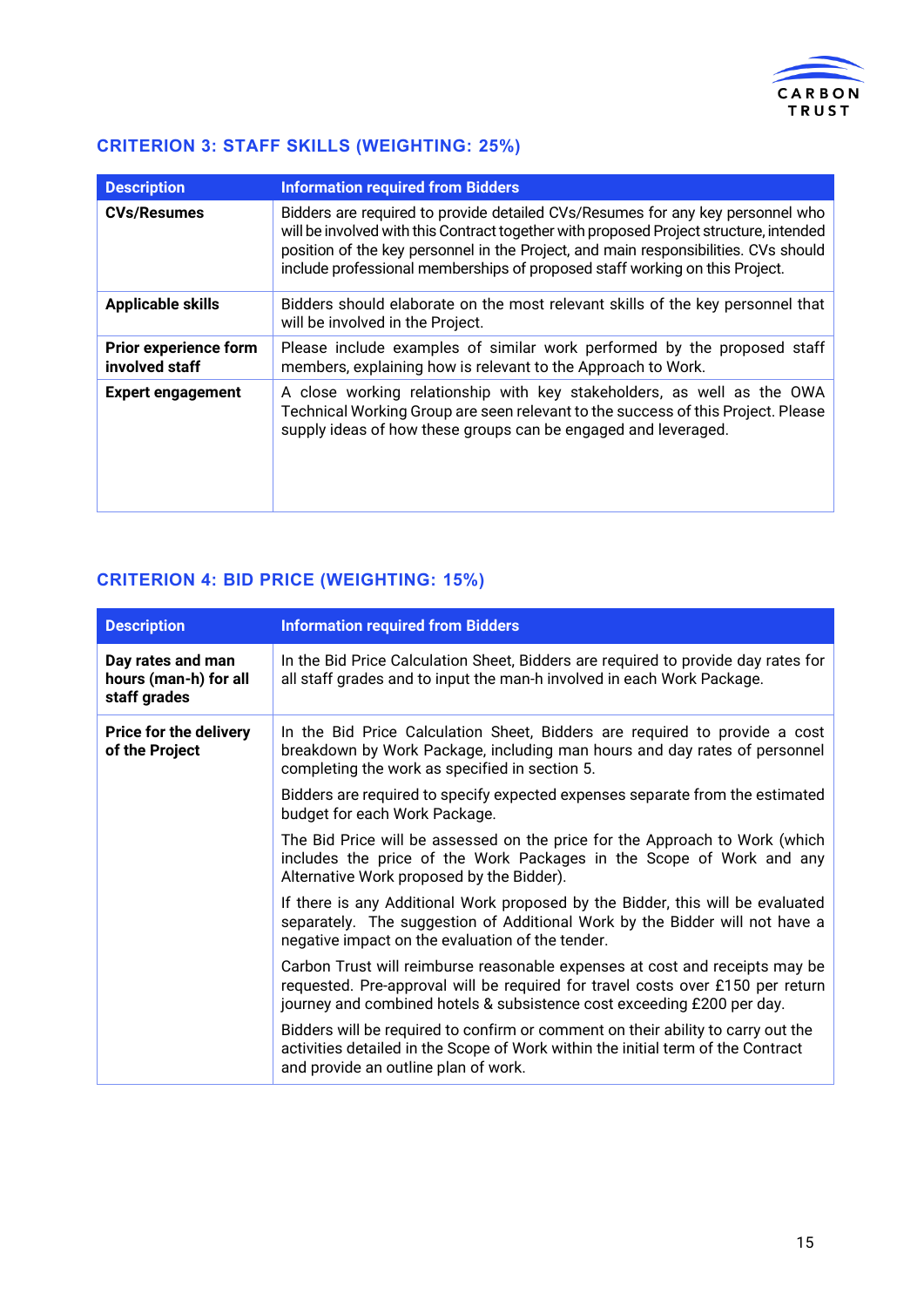

# <span id="page-15-0"></span>**8. Glossary**

| Approach to Work                   | Has the meaning set out in section 3.1.                                                                                                                                                                                                                                                                                                     |
|------------------------------------|---------------------------------------------------------------------------------------------------------------------------------------------------------------------------------------------------------------------------------------------------------------------------------------------------------------------------------------------|
| <b>Additional Work</b>             | Any activities that are proposed by the Bidder in addition to those in<br>the Scope of Work. It is at the discretion of the Carbon Trust to<br>consider Additional Work in the evaluation of the tender. The<br>suggestion of Additional Work by the Bidder will not have a negative<br>impact on the evaluation of the tender.             |
| <b>Alternative Work</b>            | Deviations from the Scope of Work that are proposed by the Bidder,<br>which replace work or tasks in the Scope of Work. Alternative Work<br>will be treated as non-optional in the evaluation of the tender.                                                                                                                                |
| <b>Award Letter</b>                | A letter, issued by Carbon Trust, informing the Contractor about the<br>award of the Contract. The Award Letter is issued together with the<br>Final Scope of Work and the OWA Stage IV Contractors' Conditions.                                                                                                                            |
| <b>Bidder</b>                      | An individual, a company, an organisation or a consortium<br>submitting a bid for the Project.                                                                                                                                                                                                                                              |
| <b>Bid Price</b>                   | The total price for the Bidder to complete the Project in line with the<br>Approach to Work. The Bid Price shall include the price for all Work<br>Packages described in the Scope of Work and any Alternative work<br>proposed by the Bidder. The Bid Price shall not include the price of<br>any Additional Work suggested by the Bidder. |
| <b>Bid Price Calculation Sheet</b> | An Excel template provided by the Carbon Trust that is to be<br>provided by the Bidder in addition to the Main Bid Document.                                                                                                                                                                                                                |
| Carbon Trust Project Manager       | The Carbon Trust employee who serves as first point of contact in<br>relation to this ITT and the Project.                                                                                                                                                                                                                                  |
| <b>Clarification Document</b>      | A document containing all received clarification questions and<br>Carbon Trust's responses to these questions.                                                                                                                                                                                                                              |
| Contract                           | A document consisting of the Award Letter, the Final Scope of Work,<br>the OWA Stage IV Contractors' Conditions, and any clarifications<br>agreed in writing.                                                                                                                                                                               |
| Contractor                         | The Bidder (or in the case of a consortium, Bidders) selected for the<br>delivery of the Project.                                                                                                                                                                                                                                           |
| Description of Tender              | This document.                                                                                                                                                                                                                                                                                                                              |
| Due Diligence Questionnaire        | A questionnaire that is to be completed by shortlisted Bidders<br>should Carbon Trust's bidders vetting process give reason to<br>conduct a due diligence. In case of a consortium, the Due Diligence                                                                                                                                       |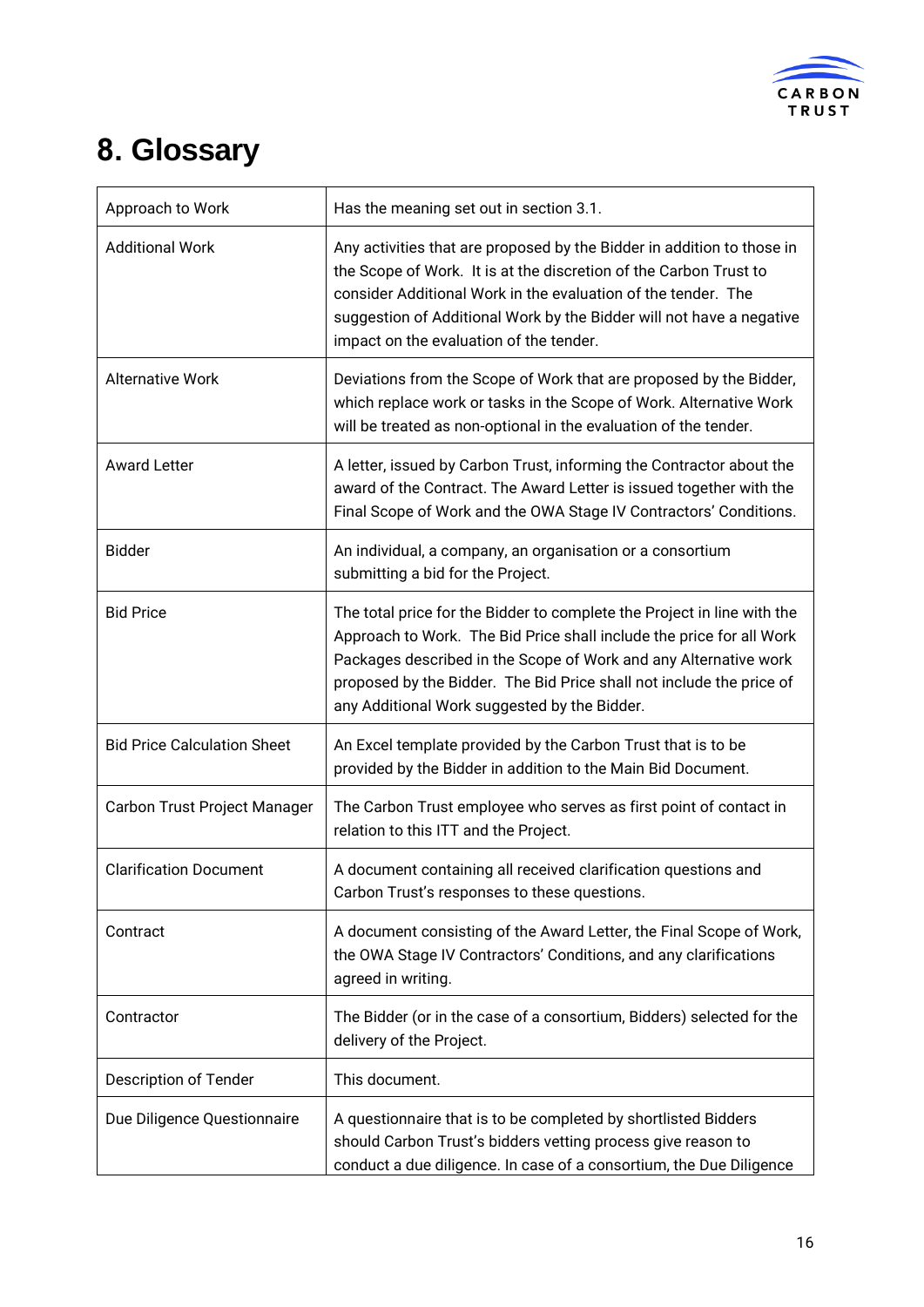

|                                 | Questionnaire is to be filled-in by the designated Project<br>Coordinator.                                                                                                                                                                                                                                                            |
|---------------------------------|---------------------------------------------------------------------------------------------------------------------------------------------------------------------------------------------------------------------------------------------------------------------------------------------------------------------------------------|
| <b>Executive Summary Report</b> | A 3-10 pages report containing a high-level description of the Work<br>Programme and a summary of the relevant results, findings and<br>conclusions of the Project. Information can be taken from<br>summaries written for previous Work Packages                                                                                     |
| Final Scope of Work             | The agreed Work Programme for the Project, based on the Scope of<br>Work and the Approach to Work, which is mutually agreed between<br>the Carbon Trust and the Contractor.                                                                                                                                                           |
| Flash Report                    | A template provided by the Carbon Trust at Project start.                                                                                                                                                                                                                                                                             |
| Invitation to Tender (ITT)      | The following group of documents: Description of Tender (this<br>document); OWA Stage IV Contractors' Conditions; Tender Certificate<br>template; Bid Price Calculation Sheet template; and Clarification<br>Document (if applicable <sup>2</sup> ).                                                                                  |
| Main Bid Document               | Has the meaning given in section 3.1. No template is provided.                                                                                                                                                                                                                                                                        |
| Project                         | The Impact of Blockage Effect on Power Curves or BEPC project.                                                                                                                                                                                                                                                                        |
| Project Closeout Form           | A template provided by the Carbon Trust towards the end of the<br>Project.                                                                                                                                                                                                                                                            |
| <b>Project Deliverables</b>     | The individual deliverables including, but not limited to, any reports,<br>technical notes, documents, drawings, models, data, webinars to be<br>produced by the Contractor according to the Scope of Work (see<br>section 4) or as otherwise agreed in the Final Scope of Work.                                                      |
| <b>OWA</b>                      | <b>Offshore Wind Accelerator</b>                                                                                                                                                                                                                                                                                                      |
| <b>OWA Partners</b>             | A group of leading offshore wind farm developers supporting the<br>OWA.                                                                                                                                                                                                                                                               |
| <b>OWA Cost Model</b>           | The Contractor is not expected to produce a cost model of its own,<br>but rather provide an estimate, with appropriate explanation, for<br>potential cost implications of the research undertaken within the<br>frame of the delivered project. The Carbon Trust will provide a<br>template to assist the Contractor in this process. |
| OWA Cost Model Input Sheet      | A form (to be provided by Carbon Trust) which the Contractor<br>should complete in WPA to provide input into the OWA Cost Model.                                                                                                                                                                                                      |

<sup>2</sup> A Clarification Document will not be published if no clarification questions are received in relation to this ITT.